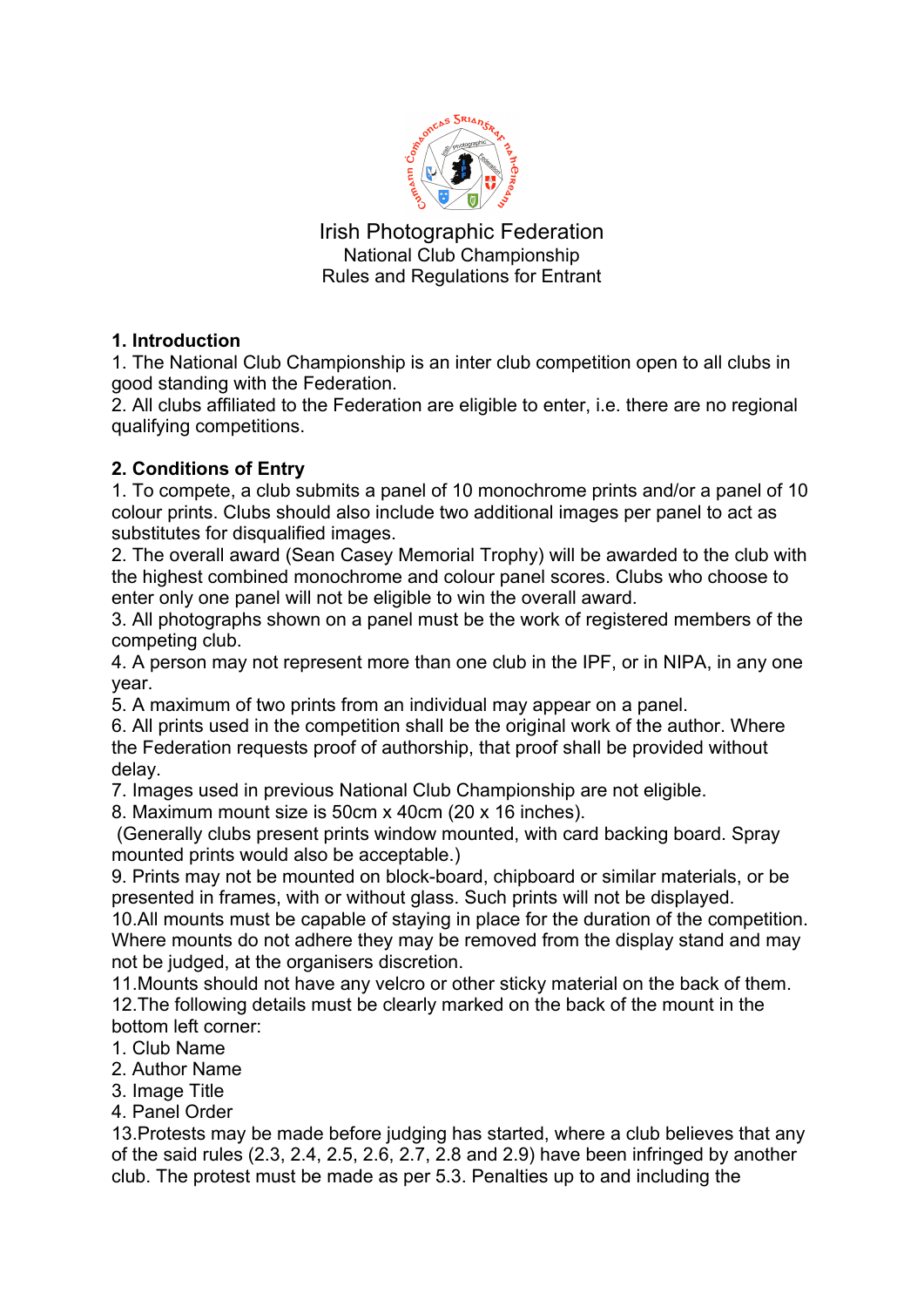disqualification of a Club from the competition may be imposed. Any protests raised after judging has started will not be entertained.

14.Scoring in the competition shall be on the basis of the official score sheet approved by the National Council from time to time, which score sheet shall form part of the rules of the competition. Each judge will score independently. Results shall be based on the aggregate scores given by all judges to each competing panel. 15.The judges' decision shall be final.

## **3. Submission of Entries**

1. It is the responsibility of the club to hang their own panels on the stands provided, the host club nor the organising committee will provide assistance.

2. Each club will have their prints hung before 9:00am on the morning of the competition.

3. Entry is only via an IPF Club Championship Online Entry system, a link to which will be provide via the IPF website.

4. Entry Fee – The entry fee will be  $E$ 75, which may be paid either:

1. by PayPal at the end of the online entry system or

2. by cheque and should be made payable to the "Irish Photographic Federation".

For administrative purposes, PayPal is preferred. PayPal can be used with a credit card.

## **4. The Conduct of the National Club Championship**

1. The National Club Championship shall take place under the supervision of the Event Coordinator, or other official appointed by the National Council, and who shall act as the Official Referee.

2. The National Club Championship shall be adjudicated by judges appointed by the National Council. This will typically be three people.

3. The judges' decision is final and no discussion of that decision shall be entered into.

4. It is not permissible to publicly dispute the judges' decision or comment at any time during the National Club Championship, up to and including the award ceremony. Breach of this rule by a member of a club may lead to disqualification of that club's entry.

5. The results of the National Club Championship will be announced on the concluding day of the competition. Presentation of awards will immediately follow the announcement.

6. Entry into the competition shall be deemed to be acceptance of the rules of the competition.

7. The National Council's decision in all matters relating to the National Club Finals shall be final.

8. All entries must conform to the current specification as defined by FIAP in each category.